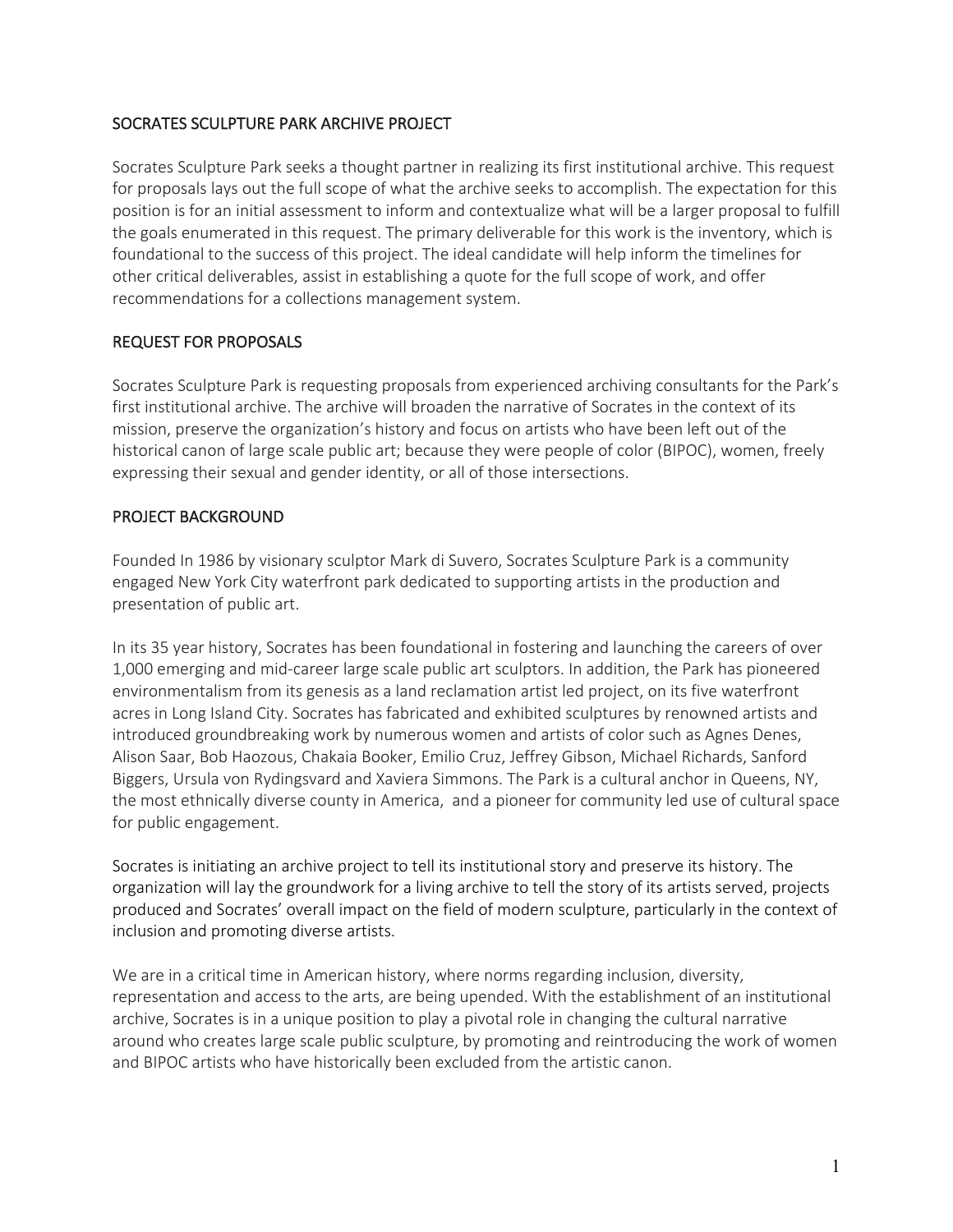Throughout Socrates' history, 32% of public art sculptures were created by women, 20% were BIPOC. From 2015-2020, 49% of public art sculptures were created by women, 45% BIPOC. In our 2020 exhibition season 'Monuments Now', 50% of the public art sculptures were created by women, 79% BIPOC. The institution strives to gain more data from the archive regarding our artists who have identified their sexual and gender identities.

The importance of an institutional archive lies in the ephemeral nature of the artwork created here. The large scale sculptures exhibited at Socrates mark the first time commissioning public art for a majority of our artists. Socrates does not have the space to house a permanent collection, at the end of each season, many of the sculptures are dismantled and destroyed. The institution continues to work at traveling artworks to other institutions and exhibition spaces to increase the audience for these sculptures. Without an archive, images and records of these works will no longer exist in the world, or be available to add to the stories, scholarship and legacy of so many visionary artists.

## OBJECTIVE/PURPOSE

Socrates seeks to create longevity and access to the sculptors and artists who have fabricated and exhibited their work at the Park.

The living archive should accomplish the following:

- Create access to historical data and offer a robust cohesive narrative about the organization's history as an internationally recognized onsite fabricator and presenter of large scale public art

- Focus on the contributions of BIPOC artists, women, and artists who have freely expressed their gender and sexual identity, to the artistic canon of large scale public sculpture

- Build a foundation for future documentation and highlight the Park's impact on its local, national and international communities

- Create an artist life cycle linking artists who have returned to exhibit their work at Socrates to previous work they created at the Park (examples Jeffrey Gibson, Maren Hassinger)

- Implement archival best practices specifically around dealing with slides, digital assets, video and artist ephemera in a searchable cloud based database

- Create useful tags, robust finding aids and a style guide
- Build a community knowledge base for public programs and engagement

- Emphasize Socrates' environmental work with land reclamation, and suggest a platform for committed and meaningful land acknowledgement

- Provide for strategic use of the archive for future institutional initiatives across multiple platforms, including scholarly research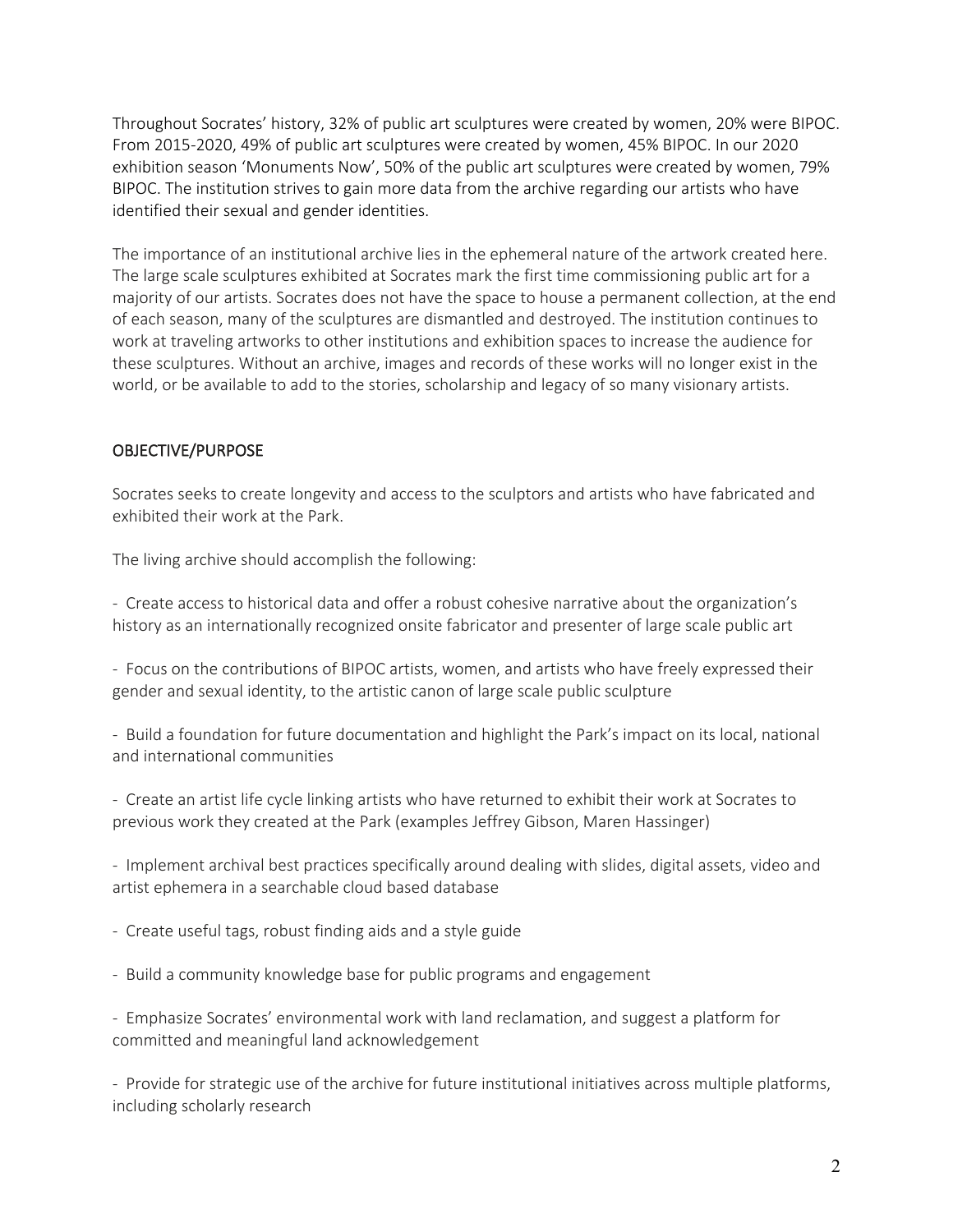## SCOPE OF SERVICES

- Create an inventory and catalog of assets
- Create a finding aid

- Assist in creating a budget for the costs associated with archival personnel, maintenance, technology and storage in the context of the ambitions set out in the request for proposals

- Suggest organization, record groupings, structure and record retention in support of a searchable cloud-based database, accessible for public and scholarly use

- Assess database options and recommend digital asset management tools

- Recommend best archival practices for current and future assets to include standards of care, maintenance and storage of scannings, digital images, slides, film and video footage, publications and draft drawings as well as for future digitization of books, records and non-digitized items

## ASSISTANCE AS THOUGHT PARTNER IN

- Creating a roadmap for determining what should be collected in the future

- Recommending future stewardship of the archives, including current and archival staff requirements

- Activating the archive space, identifying audience usage and best relational experience of our artwork

- Suggesting ways that the institution can better collaborate with department directors, as well as with artists and community stakeholders to create a cohesive institutional vision for the archive

#### DELIVERABLES

- Inventory of archive assets

- Archive assessment report for Socrates Sculpture Park to include the items detailed in the scope of services with emphasis on findings, record grouping structure, recommendations and estimated budget including personnel, storage and technology costs